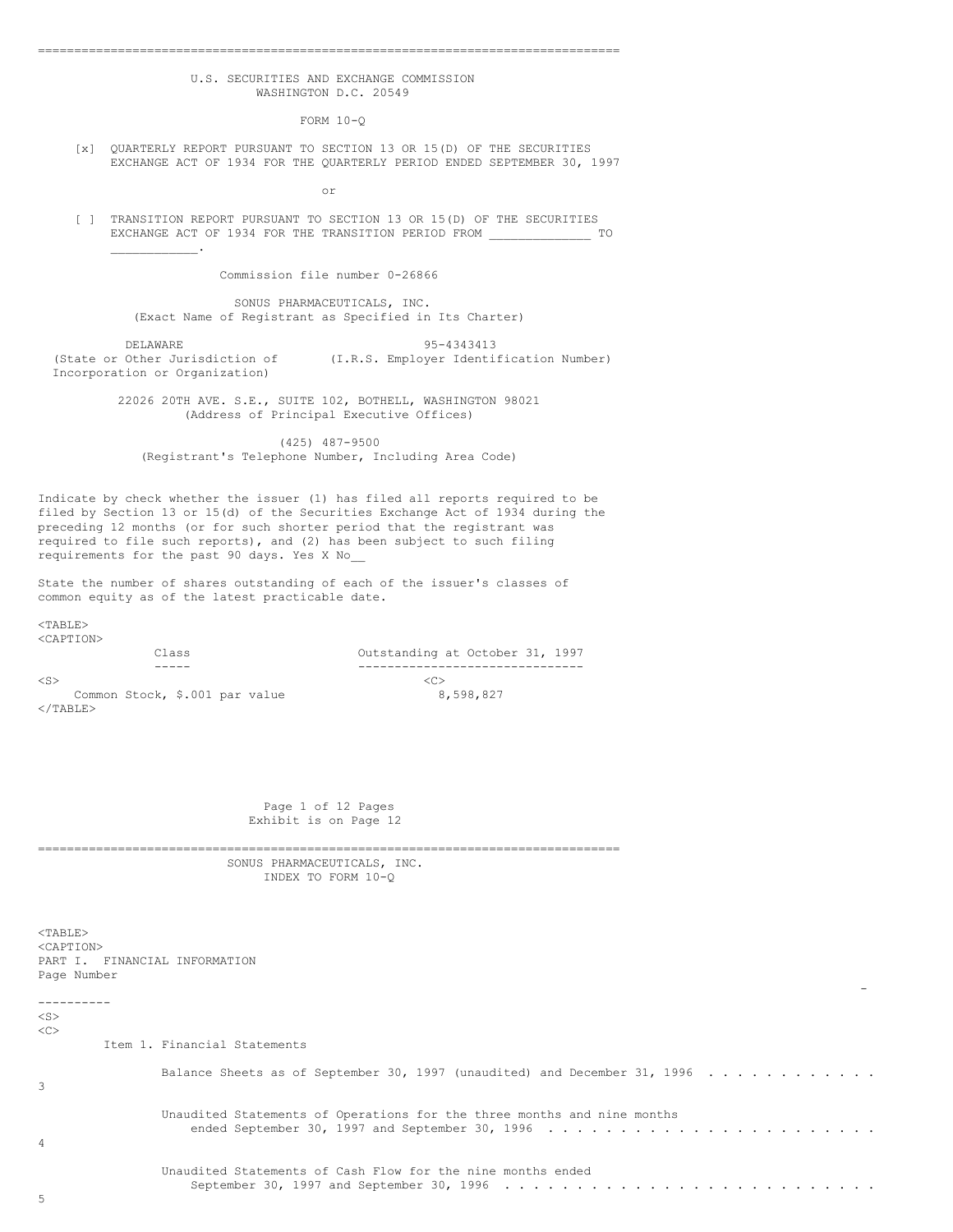| -6                                    |                                                                                               |
|---------------------------------------|-----------------------------------------------------------------------------------------------|
| 7                                     | Item 2. Management's Discussion and Analysis of Financial Condition and Results of Operations |
|                                       | PART II, OTHER INFORMATION                                                                    |
| 10                                    |                                                                                               |
| 10                                    |                                                                                               |
|                                       | Items 2,3,4 and 5 are not applicable and therefore have been omitted.                         |
| SIGNATURES<br>11<br>$\langle$ /TABLE> |                                                                                               |

2

PART I. FINANCIAL INFORMATION

ITEM 1. FINANCIAL STATEMENTS

SONUS PHARMACEUTICALS, INC. BALANCE SHEETS

 $<$ TABLE> <CAPTION>

|                                                                                                                                                           | SEPTEMBER 30,<br>1997                                                        | DECEMBER 31,<br>1996                                                          |
|-----------------------------------------------------------------------------------------------------------------------------------------------------------|------------------------------------------------------------------------------|-------------------------------------------------------------------------------|
| ASSETS<br>$<$ S $>$                                                                                                                                       | -------------<br>(UNAUDITED)<br>$\langle C \rangle$                          | ____________<br>$<<$ $C$ $>$                                                  |
| Current assets:<br>Prepaid expenses and other current assets                                                                                              | \$7,254,351<br>18,605,097<br>325,718<br>____________                         | \$7,236,615<br>17,894,450<br>397,733<br>------------                          |
|                                                                                                                                                           | 26,185,166                                                                   | 25,528,798                                                                    |
| Equipment, furniture and leasehold improvements, net of accumulated                                                                                       | 1,610,722<br>40,667<br>____________                                          | 1,168,503<br>64,878<br>_____________                                          |
|                                                                                                                                                           | \$27.836.555<br>============                                                 | \$26.762.179<br>=============                                                 |
| LIABILITIES AND STOCKHOLDERS' EQUITY<br>Current liabilities:<br>Accounts payable and accrued expenses<br>Current portion of capitalized lease obligations | \$5,000,000<br>2,959,633<br>1,616,596<br>$- - -$<br>210,624<br>------------- | \$5,000,000<br>2,203,806<br>1,213,563<br>1,000,000<br>228,049<br>------------ |
|                                                                                                                                                           | 9,786,853                                                                    | 9,645,418                                                                     |
| Capitalized lease obligations, less current portion<br>Commitments<br>Stockholders' equity:<br>Preferred stock, \$.001 par value:                         | 110,446                                                                      | 239,511                                                                       |
| $5,000,000$ authorized; no shares issued or outstanding<br>Common stock, \$.001 par value:                                                                |                                                                              |                                                                               |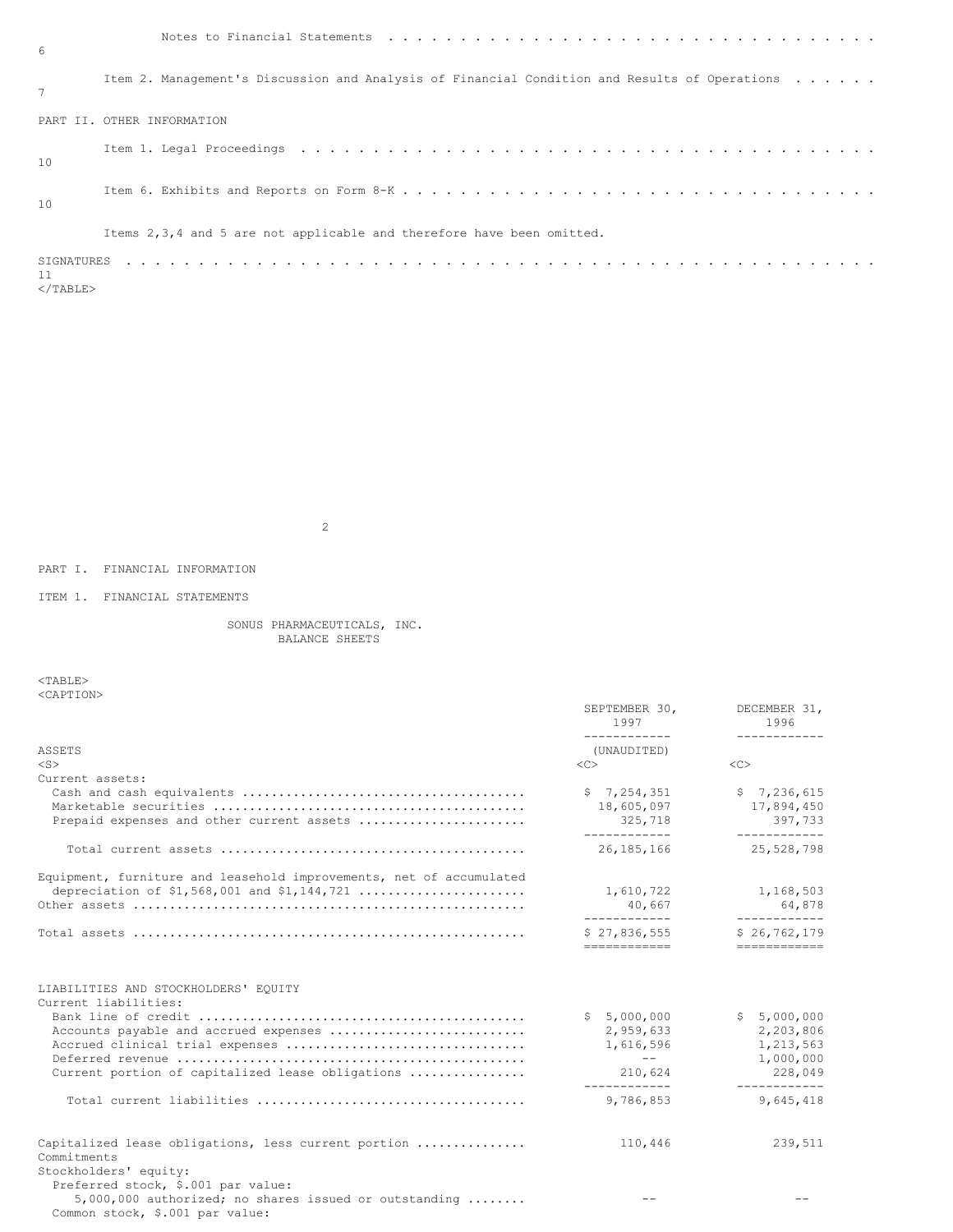| Total liabilities and stockholders' equity                    | \$27,836,555   | \$26, 762, 179 |
|---------------------------------------------------------------|----------------|----------------|
|                                                               |                |                |
|                                                               | 17,939,256     | 16,877,250     |
|                                                               |                | .              |
|                                                               | (22, 304)      | (42, 391)      |
|                                                               | (16, 703, 444) | (17, 355, 374) |
| shares issued and outstanding in 1997 and 1996, respectively. | 34,665,004     | 34, 275, 015   |
| 20,000,000 shares authorized; 8,598,827 and 8,530,911         |                |                |

 $\rm <$  /TABLE>

See accompanying notes to financial statements.

3 SONUS PHARMACEUTICALS, INC. STATEMENTS OF OPERATIONS (UNAUDITED)

 $<$ TABLE $>$ 

| <caption></caption> |  |
|---------------------|--|
|                     |  |

|                                                            | THREE MONTHS ENDED<br>SEPTEMBER 30,     |                                       | NINE MONTHS ENDED<br>SEPTEMBER 30,<br>--------------------------------                                                                                                                                                                                                                                                                                                                                                                                                                               |                                                                                                                                                                                                                                                                                                                                                                                                                                                                                                     |
|------------------------------------------------------------|-----------------------------------------|---------------------------------------|------------------------------------------------------------------------------------------------------------------------------------------------------------------------------------------------------------------------------------------------------------------------------------------------------------------------------------------------------------------------------------------------------------------------------------------------------------------------------------------------------|-----------------------------------------------------------------------------------------------------------------------------------------------------------------------------------------------------------------------------------------------------------------------------------------------------------------------------------------------------------------------------------------------------------------------------------------------------------------------------------------------------|
|                                                            | 1997<br>------------                    | 1996<br>------------                  | 1997<br>------------                                                                                                                                                                                                                                                                                                                                                                                                                                                                                 | 1996<br>$- - - - - - - - - -$                                                                                                                                                                                                                                                                                                                                                                                                                                                                       |
| $-$<br>$<$ S $>$                                           | <<                                      | <<                                    | <<>                                                                                                                                                                                                                                                                                                                                                                                                                                                                                                  | $<\infty$                                                                                                                                                                                                                                                                                                                                                                                                                                                                                           |
| Revenues:<br>Collaborative agreements                      | \$4,700,000                             | \$6,400,000                           | \$14,500,000                                                                                                                                                                                                                                                                                                                                                                                                                                                                                         | \$11,200,000                                                                                                                                                                                                                                                                                                                                                                                                                                                                                        |
| Operating expenses:                                        |                                         |                                       |                                                                                                                                                                                                                                                                                                                                                                                                                                                                                                      |                                                                                                                                                                                                                                                                                                                                                                                                                                                                                                     |
| Research and development<br>General and administrative     | 3,921,921<br>2,162,093<br>------------- | 2,495,893<br>923,611                  | 9, 415, 246<br>4,976,441<br>____________                                                                                                                                                                                                                                                                                                                                                                                                                                                             | 9,380,292<br>2,659,356<br>----------                                                                                                                                                                                                                                                                                                                                                                                                                                                                |
|                                                            | 6,084,014                               | 3,419,504                             | 14,391,685                                                                                                                                                                                                                                                                                                                                                                                                                                                                                           |                                                                                                                                                                                                                                                                                                                                                                                                                                                                                                     |
| 12,039,648                                                 | ------------                            | ____________                          | ____________                                                                                                                                                                                                                                                                                                                                                                                                                                                                                         | -----------                                                                                                                                                                                                                                                                                                                                                                                                                                                                                         |
|                                                            |                                         |                                       |                                                                                                                                                                                                                                                                                                                                                                                                                                                                                                      |                                                                                                                                                                                                                                                                                                                                                                                                                                                                                                     |
| Operating income (loss) $\ldots$ (1,384,014)<br>(839, 648) |                                         | 2,980,496                             | 108,313                                                                                                                                                                                                                                                                                                                                                                                                                                                                                              |                                                                                                                                                                                                                                                                                                                                                                                                                                                                                                     |
| Other income (expense):                                    |                                         |                                       |                                                                                                                                                                                                                                                                                                                                                                                                                                                                                                      |                                                                                                                                                                                                                                                                                                                                                                                                                                                                                                     |
| Interest income<br>Interest expense<br>(172, 157)          | 294,550<br>(32, 712)                    | 204,711<br>(43, 462)                  | 815,551<br>(94, 260)                                                                                                                                                                                                                                                                                                                                                                                                                                                                                 | 506,768                                                                                                                                                                                                                                                                                                                                                                                                                                                                                             |
| $-$                                                        | ------------                            | ------------                          | ------------                                                                                                                                                                                                                                                                                                                                                                                                                                                                                         | ----------                                                                                                                                                                                                                                                                                                                                                                                                                                                                                          |
| Income (loss) before income taxes<br>(505, 037)            | (1, 122, 176)                           | 3, 141, 745                           | 829,604                                                                                                                                                                                                                                                                                                                                                                                                                                                                                              |                                                                                                                                                                                                                                                                                                                                                                                                                                                                                                     |
| Income taxes                                               | $- -$                                   | 340,000<br>____________               | 190,000<br>____________                                                                                                                                                                                                                                                                                                                                                                                                                                                                              | 420,000<br>-----------                                                                                                                                                                                                                                                                                                                                                                                                                                                                              |
| Net income (loss)<br>(925, 037)                            | \$(1, 122, 176)<br>=============        | \$2,801,745                           | \$639,604<br><b>CONSERVATION</b>                                                                                                                                                                                                                                                                                                                                                                                                                                                                     | \$<br>-------------                                                                                                                                                                                                                                                                                                                                                                                                                                                                                 |
| Net income (loss) per share $\ldots$ .<br>(0.11)           | (0.13)<br>S.<br>$=$ ============        | $\mathsf{S}$<br>0.31<br>------------- | \$<br>0.07<br>$\begin{array}{cccccccccc} \multicolumn{2}{c}{} & \multicolumn{2}{c}{} & \multicolumn{2}{c}{} & \multicolumn{2}{c}{} & \multicolumn{2}{c}{} & \multicolumn{2}{c}{} & \multicolumn{2}{c}{} & \multicolumn{2}{c}{} & \multicolumn{2}{c}{} & \multicolumn{2}{c}{} & \multicolumn{2}{c}{} & \multicolumn{2}{c}{} & \multicolumn{2}{c}{} & \multicolumn{2}{c}{} & \multicolumn{2}{c}{} & \multicolumn{2}{c}{} & \multicolumn{2}{c}{} & \multicolumn{2}{c}{} & \multicolumn{2}{c}{} & \mult$ | \$<br>=============                                                                                                                                                                                                                                                                                                                                                                                                                                                                                 |
| Shares used in computation of net                          |                                         |                                       |                                                                                                                                                                                                                                                                                                                                                                                                                                                                                                      |                                                                                                                                                                                                                                                                                                                                                                                                                                                                                                     |
| income (loss) per share                                    | 8,573,029<br>============               | 9,130,921<br>============             | 9,166,890<br>$\begin{array}{cccccccccc} \multicolumn{2}{c}{} & \multicolumn{2}{c}{} & \multicolumn{2}{c}{} & \multicolumn{2}{c}{} & \multicolumn{2}{c}{} & \multicolumn{2}{c}{} & \multicolumn{2}{c}{} & \multicolumn{2}{c}{} & \multicolumn{2}{c}{} & \multicolumn{2}{c}{} & \multicolumn{2}{c}{} & \multicolumn{2}{c}{} & \multicolumn{2}{c}{} & \multicolumn{2}{c}{} & \multicolumn{2}{c}{} & \multicolumn{2}{c}{} & \multicolumn{2}{c}{} & \multicolumn{2}{c}{} & \multicolumn{2}{c}{} & \mult$  | 8,467,100<br>$\begin{array}{cccccccccc} \multicolumn{2}{c}{} & \multicolumn{2}{c}{} & \multicolumn{2}{c}{} & \multicolumn{2}{c}{} & \multicolumn{2}{c}{} & \multicolumn{2}{c}{} & \multicolumn{2}{c}{} & \multicolumn{2}{c}{} & \multicolumn{2}{c}{} & \multicolumn{2}{c}{} & \multicolumn{2}{c}{} & \multicolumn{2}{c}{} & \multicolumn{2}{c}{} & \multicolumn{2}{c}{} & \multicolumn{2}{c}{} & \multicolumn{2}{c}{} & \multicolumn{2}{c}{} & \multicolumn{2}{c}{} & \multicolumn{2}{c}{} & \mult$ |

 $\rm <$  /TABLE>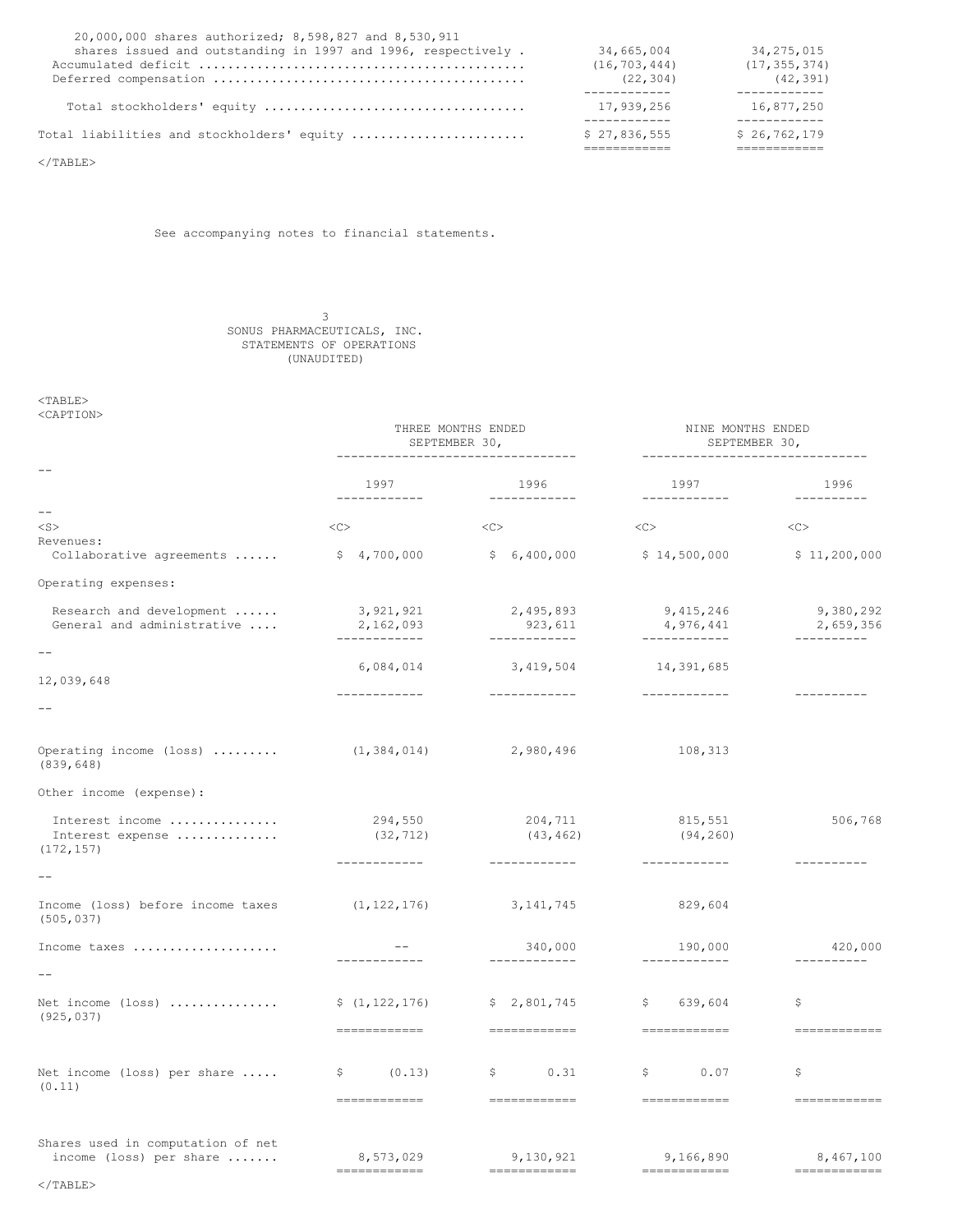4 SONUS PHARMACEUTICALS, INC. STATEMENTS OF CASH FLOWS (UNAUDITED)

# <TABLE> <CAPTION>

|                                                                                             | NINE MONTHS ENDED SEPTEMBER 30,<br>----------------------------- |                                   |
|---------------------------------------------------------------------------------------------|------------------------------------------------------------------|-----------------------------------|
|                                                                                             | 1997<br>____________                                             | 1996<br>____________              |
| $<$ S $>$                                                                                   | $<<$ $C>$                                                        | <<                                |
| OPERATING ACTIVITIES:                                                                       |                                                                  |                                   |
| Adjustments to reconcile net income (loss) to net cash provided by<br>operating activities: | \$<br>639,604                                                    | \$<br>(925, 037)                  |
|                                                                                             | 443,367                                                          | 347,451                           |
| Amortization of premium (discount) on marketable securities                                 | (35, 058)                                                        | 32,541                            |
| Realized loss on marketable securities<br>Changes in operating assets and liabilities:      | 28,154                                                           | $\qquad \qquad -$                 |
| Prepaid expenses and other assets                                                           | 96,226                                                           | (105, 743)                        |
| Accounts payable and accrued expenses                                                       | 755,828                                                          | 849,557                           |
| Accrued clinical trial expenses                                                             | 403,033                                                          | (62, 639)                         |
|                                                                                             | (1,000,000)<br>------------                                      | $\qquad \qquad -$<br>____________ |
| Net cash provided by operating activities                                                   | 1,331,154                                                        | 136,130                           |
| INVESTING ACTIVITIES:                                                                       |                                                                  |                                   |
| Purchases of equipment, furniture and leasehold improvements                                | (865, 499)                                                       | (259, 190)                        |
| Purchases of marketable securities                                                          | (27, 731, 702)                                                   | (56, 969, 288)                    |
| Proceeds from sale of marketable securities                                                 | 15,797,079                                                       | 50,484,820                        |
| Proceeds from maturities of marketable securities                                           | 11,243,205<br>____________                                       | 2,895,942<br>------------         |
| Net cash used in investing activities                                                       | (1, 556, 917)                                                    | (3, 847, 716)                     |
| FINANCING ACTIVITIES:                                                                       |                                                                  |                                   |
|                                                                                             | 15,000,000                                                       | 16,400,000                        |
|                                                                                             | (15,000,000)                                                     | (16, 400, 000)                    |
| Repayment of capitalized lease obligations                                                  | (146, 490)                                                       | (162, 057)                        |
| Proceeds from issuance of common stock and warrants                                         | 389,989<br>____________                                          | 4, 143, 173<br>____________       |
| Net cash provided by financing activities                                                   | 243,499<br>____________                                          | 3,981,116                         |
| Change in cash and cash equivalents for the period                                          | 17,736                                                           | 269,530                           |
| Cash and cash equivalents at beginning of period                                            | 7,236,615                                                        | 5,656,621                         |
|                                                                                             | ------------                                                     | ------------                      |
| Cash and cash equivalents at end of period                                                  | \$7,254,351<br>============                                      | \$5,926,151<br>============       |
| Supplemental cash flow information:                                                         |                                                                  |                                   |
|                                                                                             | 87,928<br>\$                                                     | \$<br>178,106                     |
| $<$ /TABLE>                                                                                 | Ŝ.<br>105,272                                                    | Ŝ.<br>420,000                     |

See accompanying notes to financial statements.

5

# SONUS PHARMACEUTICALS, INC. NOTES TO FINANCIAL STATEMENTS (UNAUDITED)

1. BASIS OF PRESENTATION

The unaudited financial statements have been prepared in accordance with generally accepted accounting principles for interim financial information and with the instructions to Form 10-Q. Accordingly, they do not include all of the information and footnotes required to be presented for complete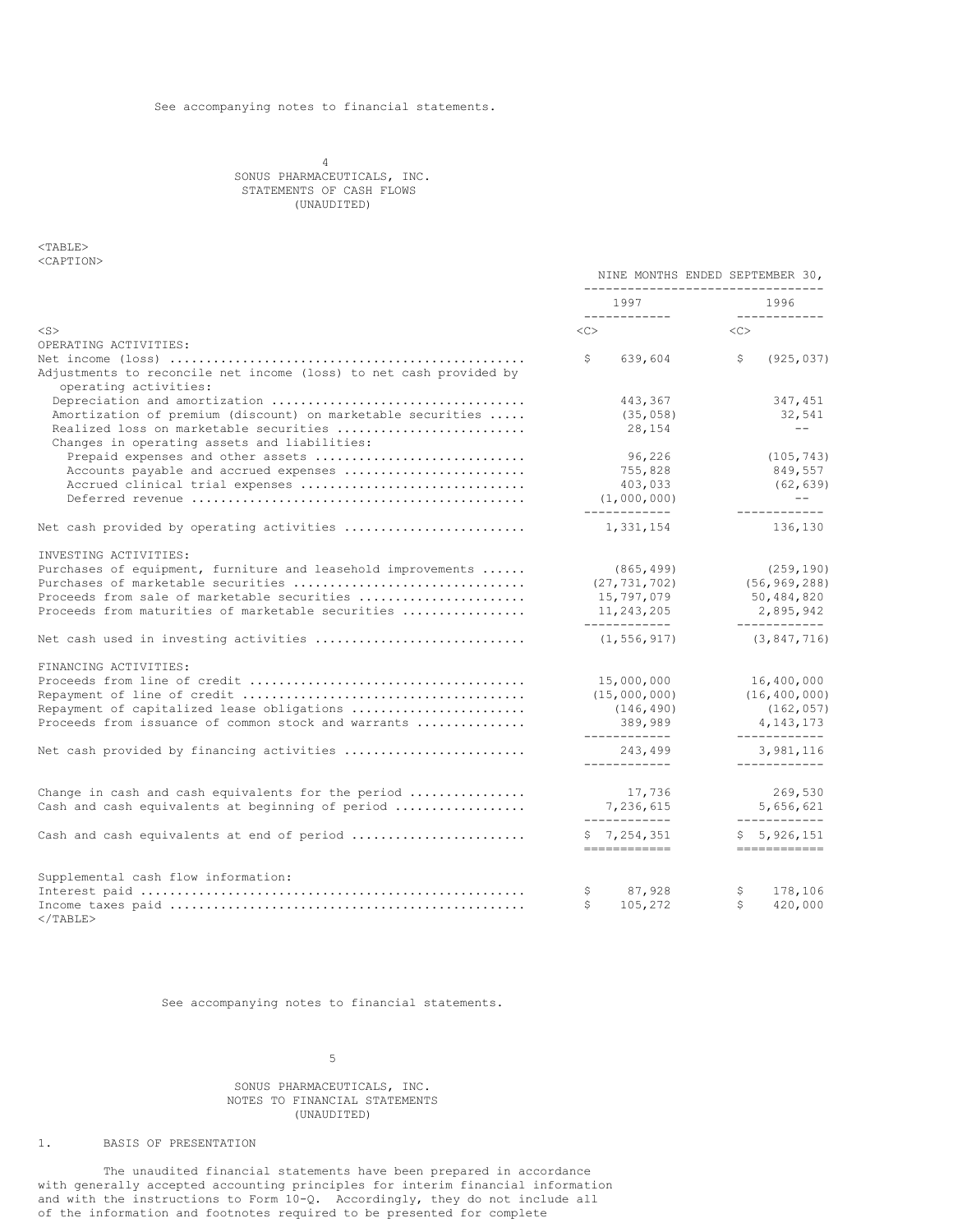financial statements. The accompanying financial statements reflect all adjustments (consisting only of normal recurring items) which are, in the opinion of management, necessary for a fair presentation of the results for the interim periods presented.

The financial statements and related disclosures have been prepared with the assumption that users of the interim financial information have read or have access to the audited financial statements for the preceding fiscal year. Accordingly, these financial statements should be read in conjunction with the audited financial statements and the related notes thereto included in the Form 10-K for the year ended December 31, 1996.

## 2. RECENT PRONOUNCEMENTS

In February 1997, the Financial Accounting Standards Board issued Statement No. 128, Earnings per Share, which is required to be adopted on December 31, 1997. The new rule will require specific disclosure of both diluted earnings per share and earnings per share calculated without the dilutive impact of stock options or convertible securities. When adopted the Company believes there will be no material difference between reported earnings per share and diluted earnings per share for any period presented.

In June 1997, the Financial Accounting Standards Board issued Statement No. 130, Reporting Comprehensive Income, which is required to be adopted on December 31, 1998. The new rule will require the presentation of comprehensive income and the components of comprehensive income on the Statement of Operations. When adopted the Company believes there will be no material difference between reported net income and comprehensive income for any period presented.

6

## ITEM 2. MANAGEMENT'S DISCUSSION AND ANALYSIS OF FINANCIAL CONDITION AND RESULTS OF OPERATIONS

#### OVERVIEW

The Company is primarily engaged in the research and development of proprietary contrast agents for use in ultrasound imaging. The Company has financed its research and development and clinical trials through payments received under agreements with its collaborative partners, private equity and debt financings, and an initial public offering completed in October 1995. Clinical trials of the Company's principal product under development, EchoGen(R) Emulsion, began in January 1994. The Company has completed various Phase 1, 2 and Phase 3 clinical trials of EchoGen since 1994 and, in August 1996, submitted a New Drug Application ("NDA") with the United States Food and Drug Administration ("FDA"). In November 1996, the Company submitted a Marketing Authorization Application ("MAA") for EchoGen with the European Medicines Evaluation Agency ("EMEA").

On April 21, 1997, the United States District Court for the District of Columbia issued an order of preliminary injunction against the FDA from continuing any approval or review procedures with respect to EchoGen and three other ultrasound contrast agents until the FDA resolved the merits of various Citizen Petitions that were filed with the FDA. The Citizen Petition filed by SONUS asked that all ultrasound contrast agents be regulated through the Center for Drug Evaluation and Research ("CDER") rather than through the Center for Devices and Radiological Health ("CDRH"). Two other Citizen Petitions were filed with the FDA on the same issue. On July 29, 1997, the FDA released a consolidated response to the Citizen Petitions with a determination that all ultrasound contrast agents will be regulated as drugs rather than as devices and on August 5, 1997, the court lifted the injunction on the FDA, allowing resumption of approval and review procedures with respect to the EchoGen NDA.

The Company will not be able to commence sales of EchoGen in the United States or various international markets unless and until it receives the appropriate regulatory approvals in the United States and international markets, respectively. To date, all of the Company's revenues have been derived from agreements with third parties for the collaborative development of EchoGen worldwide.

In May 1996, the Company formed a strategic alliance with Abbott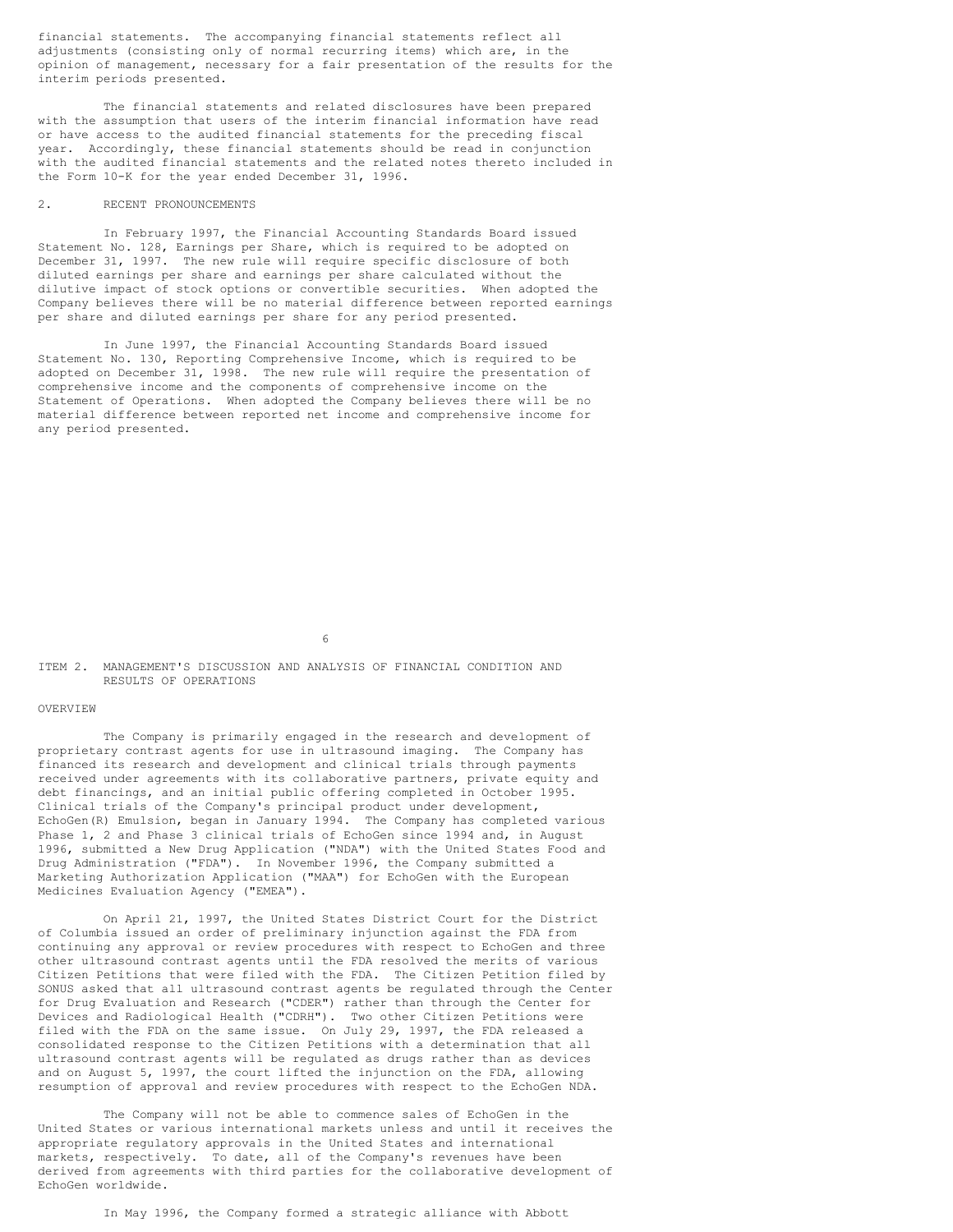Laboratories ("Abbott") for marketing and selling EchoGen in the United States. Under the agreement, Abbott has agreed to pay the Company an aggregate of \$31.0 million in up-front, clinical support and milestone payments, of which \$20.0 million has been paid as of September 30, 1997. In addition, Abbott purchased in May 1996, for \$4.0 million, warrants to acquire 500,000 shares of common stock of the Company, equal to approximately six percent (6%) of the Company's outstanding common stock. The warrants are exercisable over five years at \$16.00 per share. In October 1996, the Company and Abbott entered into an agreement expanding Abbott's territory to include Europe, Latin America, Canada, Middle East, Africa and certain Asia/Pacific countries. Under the October 1996 agreement, Abbott has agreed to pay the Company \$34.6 million in license and milestone payments, a portion of which will be credited against future royalties once EchoGen is approved for commercial sale. As of September 30, 1997, \$7.1 million has been paid to the Company by Abbott under the October 1996 agreement of which \$2.1 million are creditable against future royalties.

The Company has granted Daiichi Pharmaceutical Co. Ltd. ("Daiichi"), exclusive marketing and distribution rights to EchoGen in certain countries in the Pacific Rim. As of September 30, 1997, Daiichi has paid the Company option, license and milestone fees totaling \$12.8 million and has agreed to pay an additional \$19.2 million in the form of milestone payments conditioned on the achievement of certain clinical development, regulatory and commercialization milestones in Japan.

The Company's results of operations have varied and will continue to vary significantly from quarter to quarter and depend on, among other factors, the timing of fees and milestone payments made by collaborative partners, the entering into product license agreements by the Company and the timing and costs of the clinical trials conducted by the Company. The Company's current collaborative partners can terminate their agreements at any time, and there can be no assurance that the Company will receive any additional funding or milestone payments.

7

#### RESULTS OF OPERATIONS

Revenue from collaborative agreements was \$4.7 million for the three months ended September 30, 1997 compared with \$6.4 million for the three months ended September 30, 1996. The revenue in the current period represents a regular quarterly payment from Abbott of \$1.0 million, as well as milestone payments from Abbott of \$3.7 million including a \$2.0 million payment from Abbott resulting from the Food and Drug Administration's ("FDA") notification that a Medical Imaging Drug Advisory Committee meeting is not necessary to complete the review of the EchoGen NDA. The revenue in the prior period represents \$3.0 million and \$3.4 million of payments under the license agreements with Abbott and Daiichi, respectively. For the first nine months of 1997, revenue from collaborative agreements increased to \$14.5 million for the nine months ended September 30, 1997 as compared to \$11.2 million for the nine months ended September 30, 1996.

Research and development expenses increased to \$3.9 million for the three months ended September 30, 1997 compared with \$2.5 million for the three months ended September 30, 1996, primarily due to ongoing and new clinical trials investigating additional indications for EchoGen, and an expansion in research activities. For the first nine months of 1997, research and development expenses were \$9.4 million, approximately the same as the prior year period.

General and administrative expenses were \$2.2 million for the three months ended September 30, 1997 compared with \$0.9 million for the three months ended September 30, 1996. For the first nine months of 1997, general and administrative expenses were \$5.0 million as compared to \$2.7 million for the nine months ended September 30, 1996. The increase in 1997 reflects an increase in the costs of filing, prosecuting and protecting patents and patent applications, the implementation of marketing programs in anticipation of FDA approval of the EchoGen NDA and planned product launch of EchoGen, and growth in support personnel.

The Company anticipates total operating expenses will increase in future quarters due to on-going and planned clinical trials to study additional indications for EchoGen and due to higher marketing and administrative expenses as the Company continues to prepare for commercialization of EchoGen. The Company may also incur significant expenses relating to legal matters see "Legal Proceedings". In addition, revenues in future quarters are partially dependent upon the timing of certain regulatory milestones.

Interest income increased to \$295,000 and \$816,000 for the three and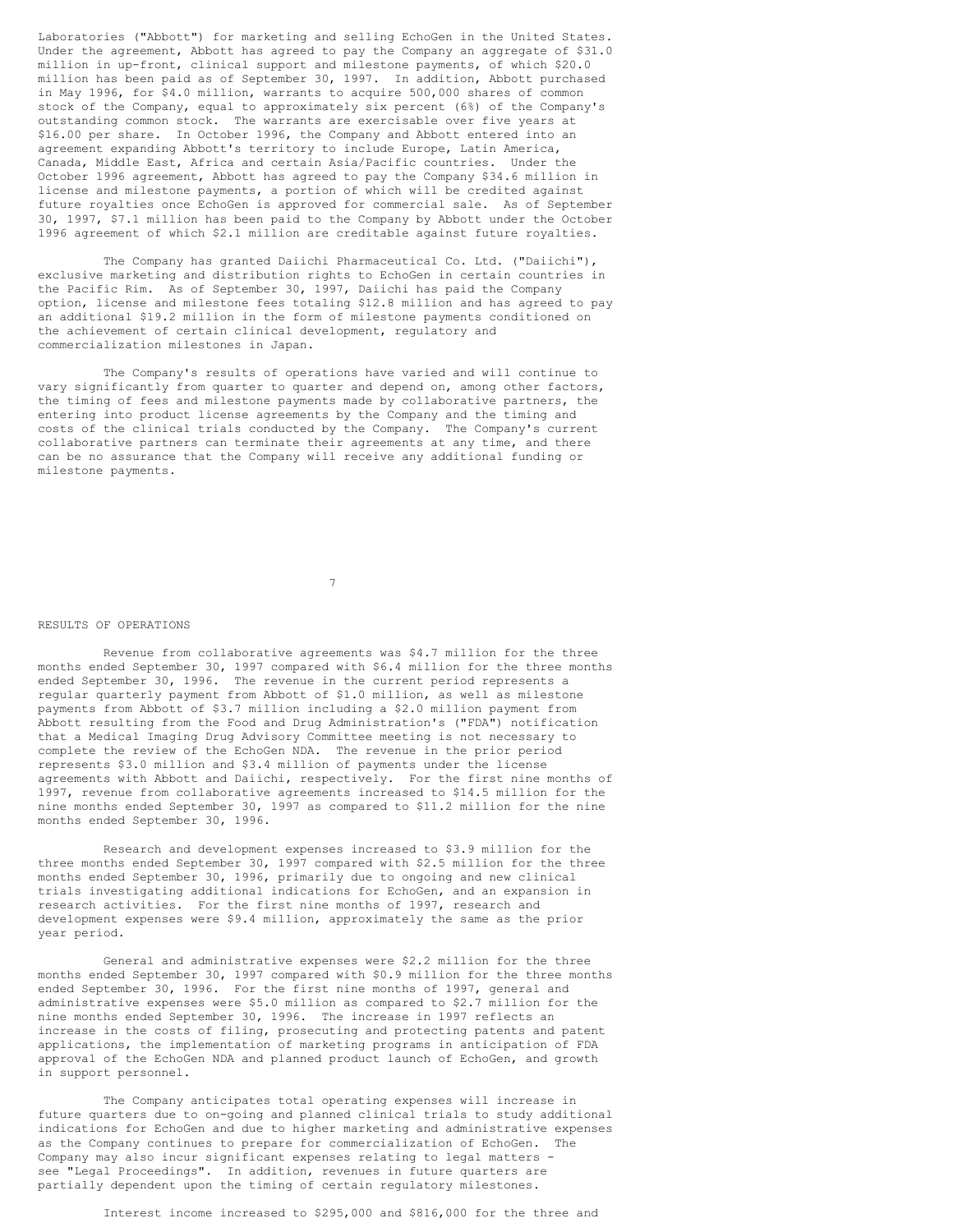nine months ended September 30, 1997 as compared to \$205,000 and \$507,000 for the three and nine months ended September 30, 1996, respectively, primarily reflecting a larger average invested cash balance as a result of payments from the Abbott and Daiichi strategic alliances.

Income tax expense was \$0 and \$340,000 for the three months ended September 30, 1997 and 1996 and was \$190,000 and \$420,000 for the nine months ended September 30, 1997 and 1996, respectively. Income tax expense primarily represents withholding taxes relating to the collaborative payments received from Daiichi.

#### LIQUIDITY AND CAPITAL RESOURCES

The Company has financed its operations with payments from collaborative partners, proceeds from an initial public offering, proceeds from the issuance of stock and warrants, and a \$5.0 million line of credit. At September 30, 1997, the Company had cash, cash equivalents and marketable securities of \$25.9 million, compared to \$25.1 million at December 31, 1996. Cash provided by operations for the nine months ended September 30, 1997 was \$1.3 million as compared to \$136,000 for the nine months ended September 30, 1996. Cash used in operations for the three months ended September 30, 1997 was \$645,000 as compared to cash provided by operations of \$3.0 million for the three months ended September 30, 1996.

In August 1997, the Company renewed a loan agreement with Silicon Valley Bank which provides for a \$5.0 million revolving line of credit facility, which is secured by the tangible assets of the Company. At September 30, 1997 there was \$5.0 million outstanding under the line of credit. The line of credit expires in August 1998 and bears interest at the prime rate plus 1.0% per annum and the Company is required to maintain certain minimum balances of cash, cash equivalents and marketable securities.

8

The Company expects that its cash needs will increase in future periods due to ongoing and planned clinical trials of EchoGen, the initiation of clinical trials for additional applications of the Company's technology and expenses to be incurred in connection with the commercialization of EchoGen and litigation. The Company estimates that existing cash, cash equivalents and marketable securities will be sufficient to meet the Company's capital requirements for at least the next 12 months. The Company's future capital requirements will, however, depend on many factors, including the progress of the Company's research and development programs, clinical trials, the time and costs required to gain regulatory approvals, the ability of the Company to obtain and retain continued funding from third parties under collaborative agreements, the costs of filing, prosecuting and enforcing patents, patent applications, patent claims and trademarks, the costs of marketing and distribution, the status of competing products and the market acceptance of the Company's products, if and when approved. The Company may have to raise substantial additional funds to complete development of any product or to commercialize any products if and when approved by the FDA. There can be no assurance that additional financing will be available on acceptable terms, if at all.

### FORWARD-LOOKING STATEMENTS

This Quarterly Report on Form 10-Q contains certain forward-looking statements within the meaning of Section 27A of the Securities Act of 1933 and Section 21E of the Securities Exchange Act of 1934, and the Company intends that such forward-looking statements be subject to the safe harbors created thereby. Examples of these forward-looking statements include, but are not limited to, (i) the progress and results of clinical trials, (ii) future regulatory and marketing approvals, (iii) the anticipated outcome or financial impact of litigation, (iv) market acceptance of the Company's products and future product revenues, and (v) the future uses of capital and financial needs of the Company. While these statements are made by the Company based on management's current beliefs and judgment, they are subject to risks and uncertainties that could cause actual results to vary.

In evaluating such statements, stockholders and investors should specifically consider a number of factors and assumptions, including those discussed in the text and the financial statements and their accompanying footnotes in this Report and the risk factors detailed from time to time in the Company's filings with the Securities and Exchange Commission. As discussed in the Company's annual report on Form 10-K for the year ended December 31, 1996, actual results could differ materially from those projected in the forward-looking statements as a result of the following factors, among others: uncertainty of governmental regulatory requirements in the United States and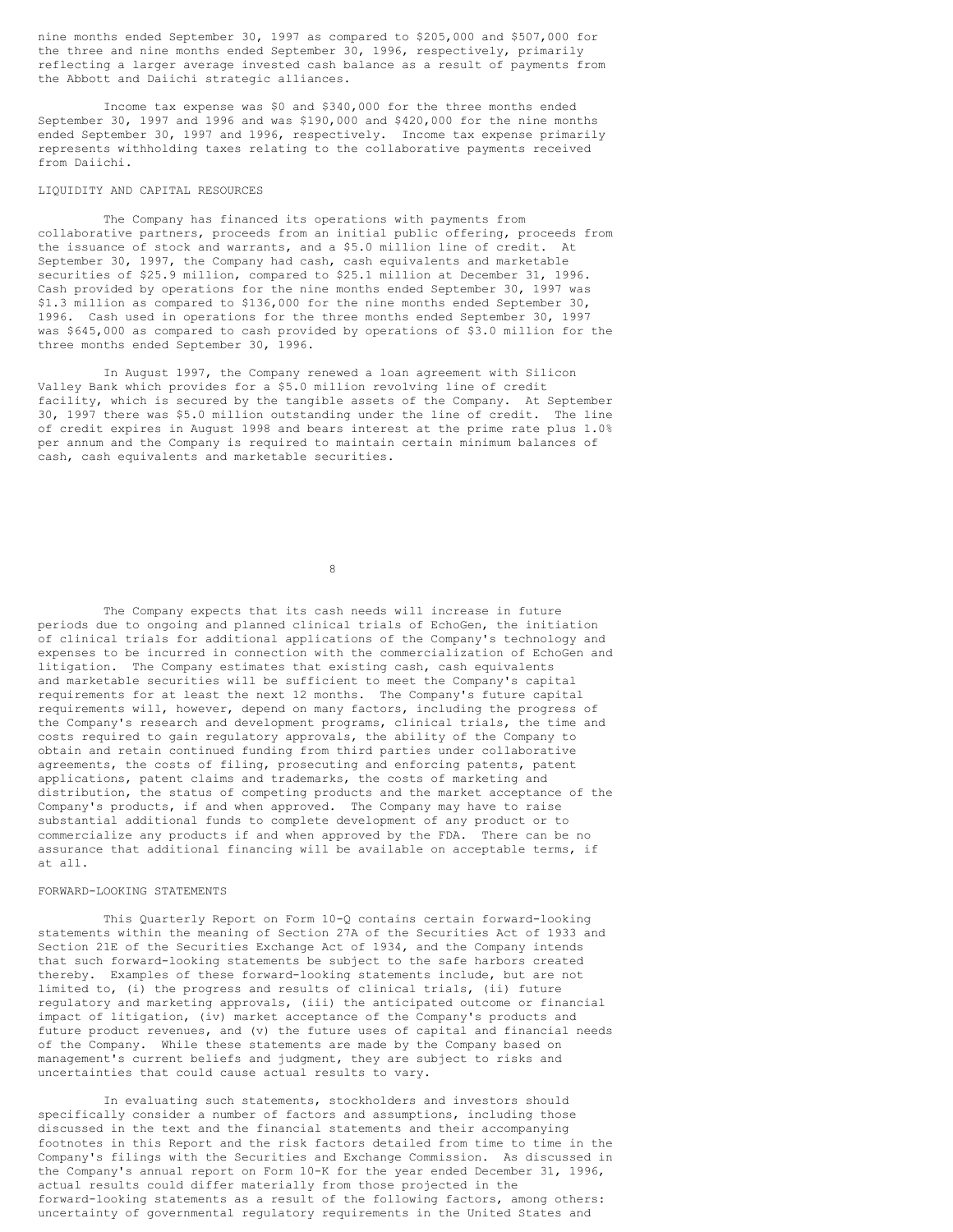foreign countries; lengthy regulatory approval process; uncertainty of safety and efficacy; uncertainty of clinical trials; uncertainty of market acceptance; competitive products; future capital requirements and uncertainty of additional funding and dependence on third parties for manufacturing, marketing and sales.

9

#### PART II. OTHER INFORMATION

## ITEM 1. LEGAL PROCEEDINGS

On August 1, 1997, the Company was notified of a lawsuit filed in the U.S. District Court for the District of Columbia by Molecular Biosystems, Inc. (MBI) and Mallinckrodt, Inc. against SONUS, Nycomed Imaging A.S. (Nycomed), ImaRx Pharmaceutical Corp., DuPont Merck and Bracco International BV. The suit alleges that certain of the companies' ultrasound contrast agent patents are invalid and that SONUS has made false public statements and engaged in other actions intended to damage MBI and a proposed MBI product, Optison(TM). On September 3, 1997, the Company was notified that Nycomed filed a claim against SONUS in this action alleging that a Nycomed patent is entitled to priority over one of SONUS' patents and that the SONUS patent is invalid. No discovery proceedings have been undertaken in connection with this action. However, based on the extensive patent investigations that have been undertaken by the Company and other information presently available to the Company, the Company believes this suit is without merit and will vigorously defend and assert its rights under its eight U.S. patents to fluorocarbon-based ultrasound contrast agents. The Company believes the lawsuit will not affect the EchoGen New Drug Application review nor will it have any adverse impact on the marketing of EchoGen following approval, if obtained.

ITEM 6. EXHIBITS AND REPORTS ON FORM 8-K

| Number       | Description                                                           |
|--------------|-----------------------------------------------------------------------|
|              |                                                                       |
| 11.1<br>27.1 | Computation of net income (loss) per share<br>Financial Data Schedule |

(b) REPORTS ON FORM 8-K

The Company filed no reports on Form 8-K during the quarter ended September 30, 1997.

ITEMS 2, 3, 4 AND 5 ARE NOT APPLICABLE AND HAVE BEEN OMITTED.

**SIGNATURES** 

In accordance with the requirements of the Exchange Act, the registrant caused this report to be signed on its behalf by the undersigned, thereunto duly authorized.

SONUS PHARMACEUTICALS, INC.

Date: November 4, 1997 By: /s/ Gregory Sessler ----------------------------------- Gregory Sessler Chief Financial Officer and

 $10$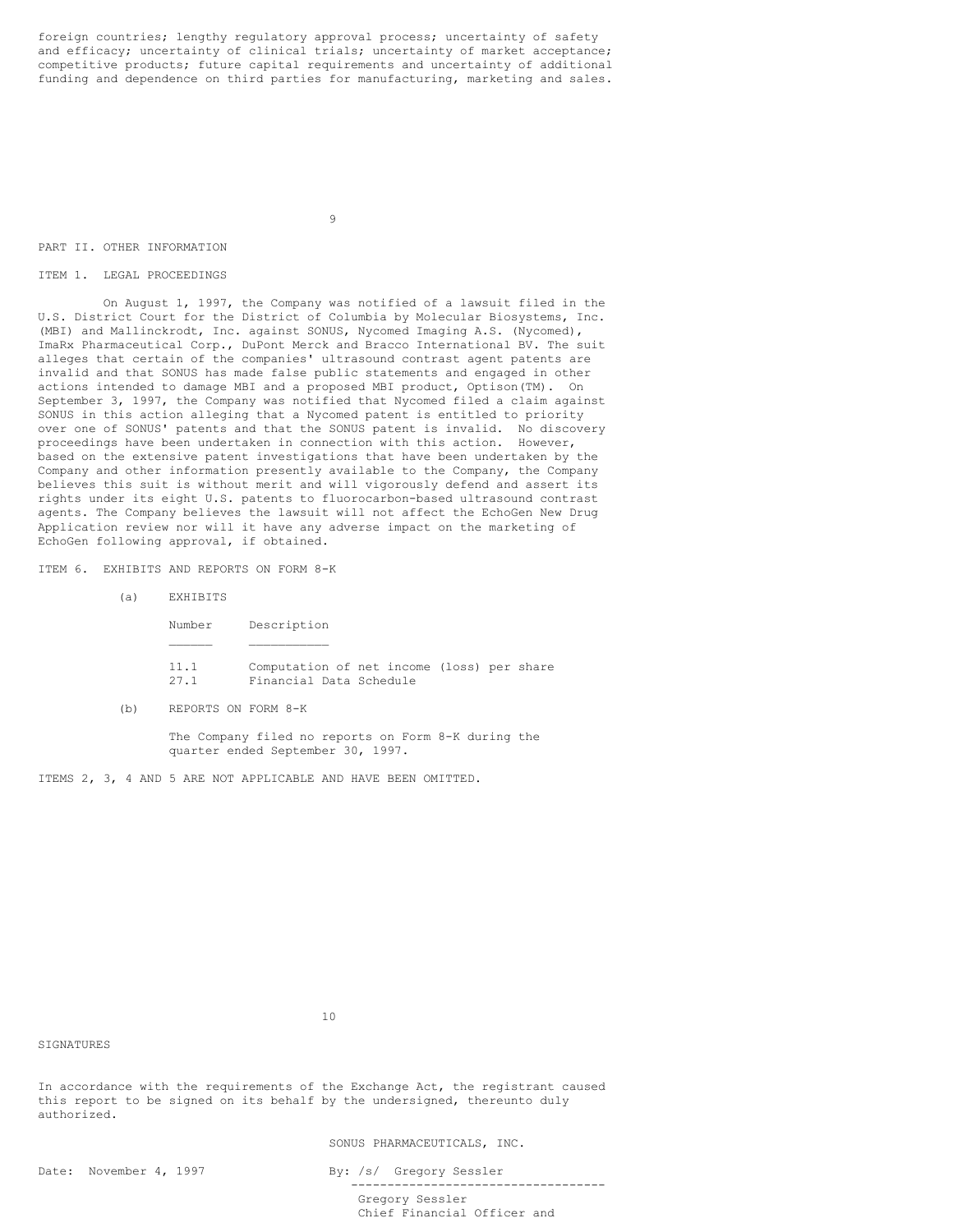# Assistant Secretary

11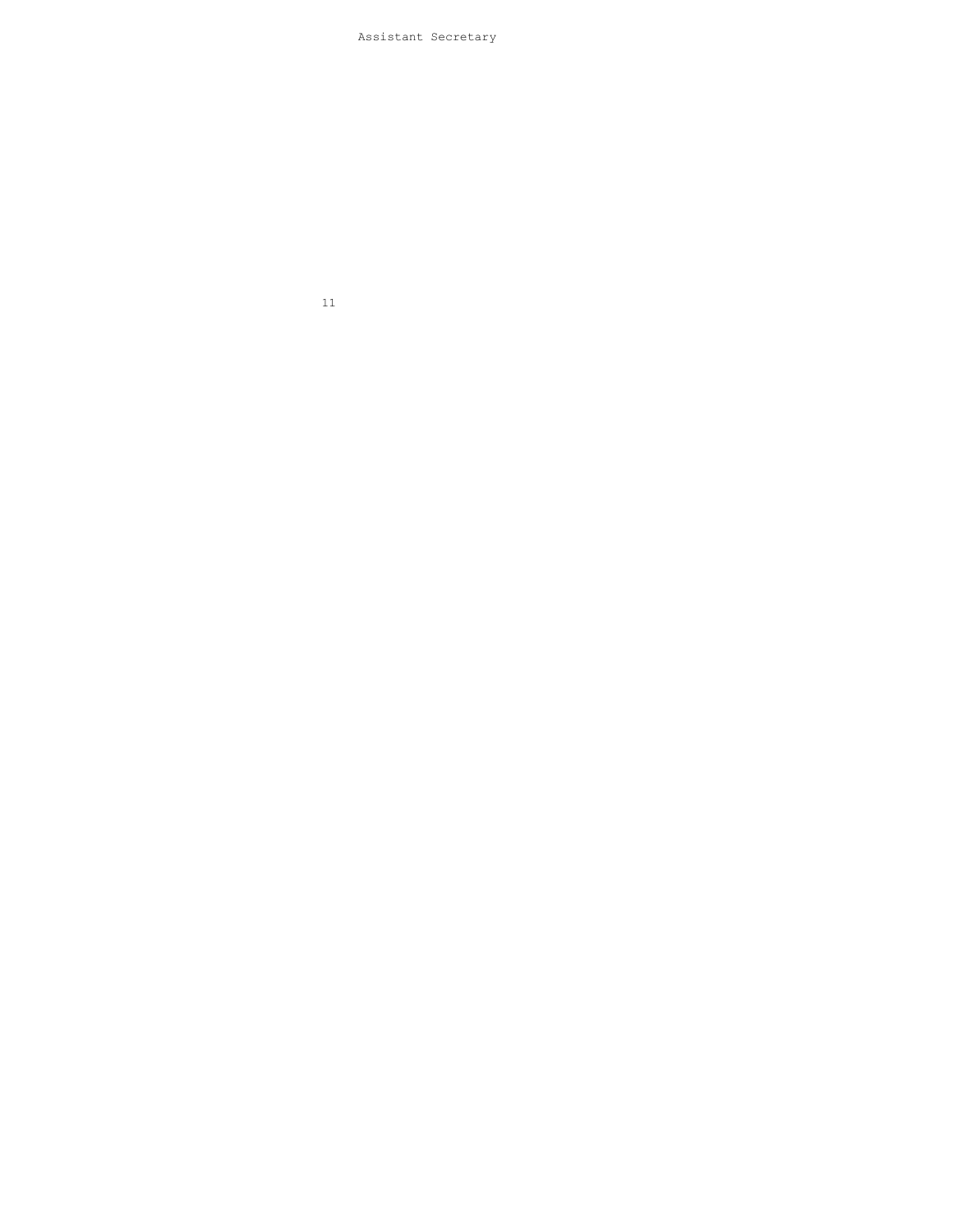# EXHIBIT 11.1

#### SONUS PHARMACEUTICALS, INC. COMPUTATION OF NET INCOME (LOSS) PER SHARE

<TABLE> <CAPTION>

|                                                                                             |                             | Three Months Ended<br>September 30,  |                                                                                                                                                                                                                                                                                                                                                                                                                                                                                            | Nine Months<br>September |  |
|---------------------------------------------------------------------------------------------|-----------------------------|--------------------------------------|--------------------------------------------------------------------------------------------------------------------------------------------------------------------------------------------------------------------------------------------------------------------------------------------------------------------------------------------------------------------------------------------------------------------------------------------------------------------------------------------|--------------------------|--|
| Ended<br>30 <sub>1</sub>                                                                    |                             |                                      |                                                                                                                                                                                                                                                                                                                                                                                                                                                                                            |                          |  |
| -----------                                                                                 |                             | --------------------------------     | ------------------                                                                                                                                                                                                                                                                                                                                                                                                                                                                         |                          |  |
| 1996<br>-----------                                                                         | 1997<br>-----------         | 1996<br>-----------                  | 1997<br>-----------                                                                                                                                                                                                                                                                                                                                                                                                                                                                        |                          |  |
| $<$ S $>$<br><<                                                                             | $<\infty$                   | $<\infty$                            | $<$ C>                                                                                                                                                                                                                                                                                                                                                                                                                                                                                     |                          |  |
| (925, 037)                                                                                  | \$(1, 122, 176)             | \$2,801,745                          | 639,604<br>$\mathsf{S}$                                                                                                                                                                                                                                                                                                                                                                                                                                                                    | - \$                     |  |
| $\begin{array}{cccccccccccccc} = & = & = & = & = & = & = & = & = & = & = & = & \end{array}$ | ===========                 | ===========                          | $\begin{minipage}{0.9\linewidth} \begin{tabular}{l} \multicolumn{2}{l}{} & \multicolumn{2}{l}{} & \multicolumn{2}{l}{} \\ \multicolumn{2}{l}{} & \multicolumn{2}{l}{} & \multicolumn{2}{l}{} \\ \multicolumn{2}{l}{} & \multicolumn{2}{l}{} & \multicolumn{2}{l}{} \\ \multicolumn{2}{l}{} & \multicolumn{2}{l}{} & \multicolumn{2}{l}{} \\ \multicolumn{2}{l}{} & \multicolumn{2}{l}{} & \multicolumn{2}{l}{} \\ \multicolumn{2}{l}{} & \multicolumn{2}{l}{} & \multicolumn{2}{l}{} \\ \$ |                          |  |
| Weighted average shares outstanding<br>8,467,100                                            | 8,573,029                   | 8,490,201                            | 8,573,029                                                                                                                                                                                                                                                                                                                                                                                                                                                                                  |                          |  |
| Net effect of common stock equivalents<br>using the treasury stock method<br>$- -$          |                             | 640,790                              | 593,861                                                                                                                                                                                                                                                                                                                                                                                                                                                                                    |                          |  |
| -----------                                                                                 |                             |                                      |                                                                                                                                                                                                                                                                                                                                                                                                                                                                                            |                          |  |
| Shares used in computation of net<br>income (loss) per share<br>8,467,100                   | 8,573,029                   | 9,130,991                            | 9,166,890                                                                                                                                                                                                                                                                                                                                                                                                                                                                                  |                          |  |
| -----------                                                                                 | -----------                 | -----------                          | -----------                                                                                                                                                                                                                                                                                                                                                                                                                                                                                |                          |  |
| Net income (loss) per share<br>(0.11)                                                       | (0.13)<br>\$<br>=========== | 0.31<br>$\mathsf{S}$<br>------------ | \$<br>0.07<br>-----------                                                                                                                                                                                                                                                                                                                                                                                                                                                                  | \$                       |  |
| ===========                                                                                 |                             |                                      |                                                                                                                                                                                                                                                                                                                                                                                                                                                                                            |                          |  |

 $\rm <$  /TABLE>